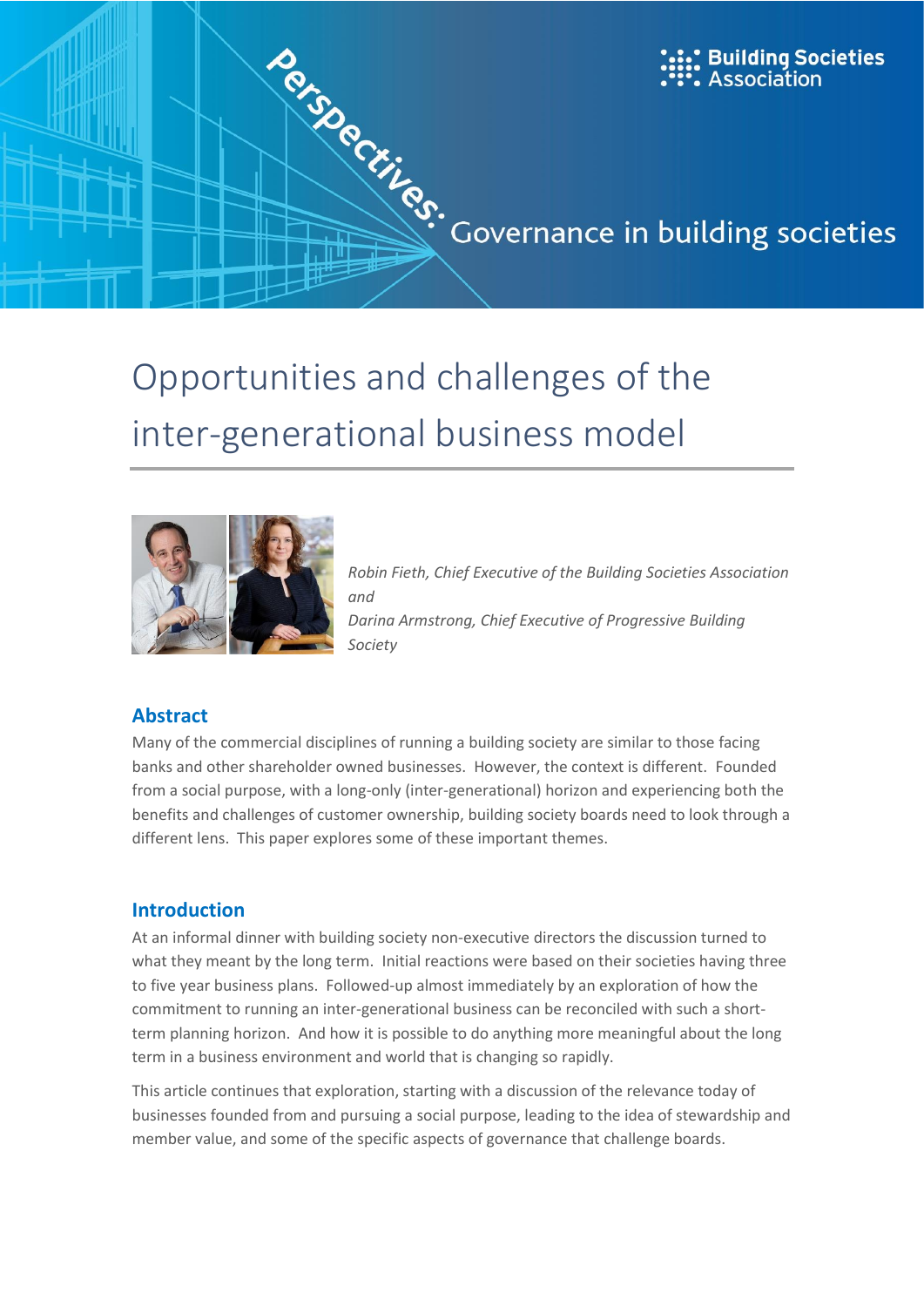### **The importance of exploring social business purpose**

So much of our thinking and understanding around the governance of UK businesses is based on the UK Corporate Governance Code (Financial Reporting Council, 2016) and the broad body of work and experience that has grown up around the management of shareholder owned businesses. From its earliest days as the Cadbury Code (Committee on the Financial Aspects of Corporate Governance, 1992), the UK Corporate Governance Code has been designed for listed companies. Other types of business have variously been encouraged to adopt the principles of the Code. Building Societies are no exception, with the BSA's Annotated Code (Building Societies Association, 2016) published to assist boards in understanding and reporting on their degree of compliance under the PRA Rulebook (Prudential Regulation Authority, 2015).

However, the Code is designed for listed companies. One of its most obvious shortcomings or weaknesses is that the fundamental purpose of shareholder owned businesses (to deliver returns or value to shareholders) is just assumed.

Building societies, along with other customer-owned financial mutuals, have a fundamentally different purpose, summarised simply as delivering value to members. How that value is defined is a far more complex issue and goes back to the very foundations of the building society movement in the 18<sup>th</sup> century. To over-simplify, the earliest building societies were a product of the industrial revolution – a period when the population was increasing and towns and cities were growing rapidly as workers came from the rural economy to fill the factories and mills.

Herbert Ashworth (Ashworth, 1980) describes the workers in the towns being far more vulnerable when illness or unemployment occurred. Deprived of the traditional family and community support that characterised rural life, they started to found Friendly Societies from the 1750s. Other types of mutual association, including savings clubs, followed and, around 1775, there are the first references to mutual terminating building societies, starting with Ketley's in Birmingham.

The fundamental purpose of the original building and friendly societies – to enable members to save for their futures and provide them with their own home, their own welfare provision, their own security, is largely unchanged in today's building societies and financial mutuals. The UK's building societies are the UK's largest network of membership organisations, with over 23 million individual members (Mayo, 2017).

In a highly competitive savings and mortgage market, we believe It vital that today's building societies use their deep understanding of their purpose (often their social purpose, the reason they were created in the first place, the problem they were created to resolve) to stand out from the rest of the financial sector.

The City Values Forum and Tomorrow's Company talk about purpose as an expression of why organisations exist, beyond financial gain, the impact they want to have on the lives of everyone they wish to serve. *"Purpose should inspire people so that they want to be part of the organisation – as employees, customers or suppliers"* (City Values Forum and Tomorrow's Company, 2016).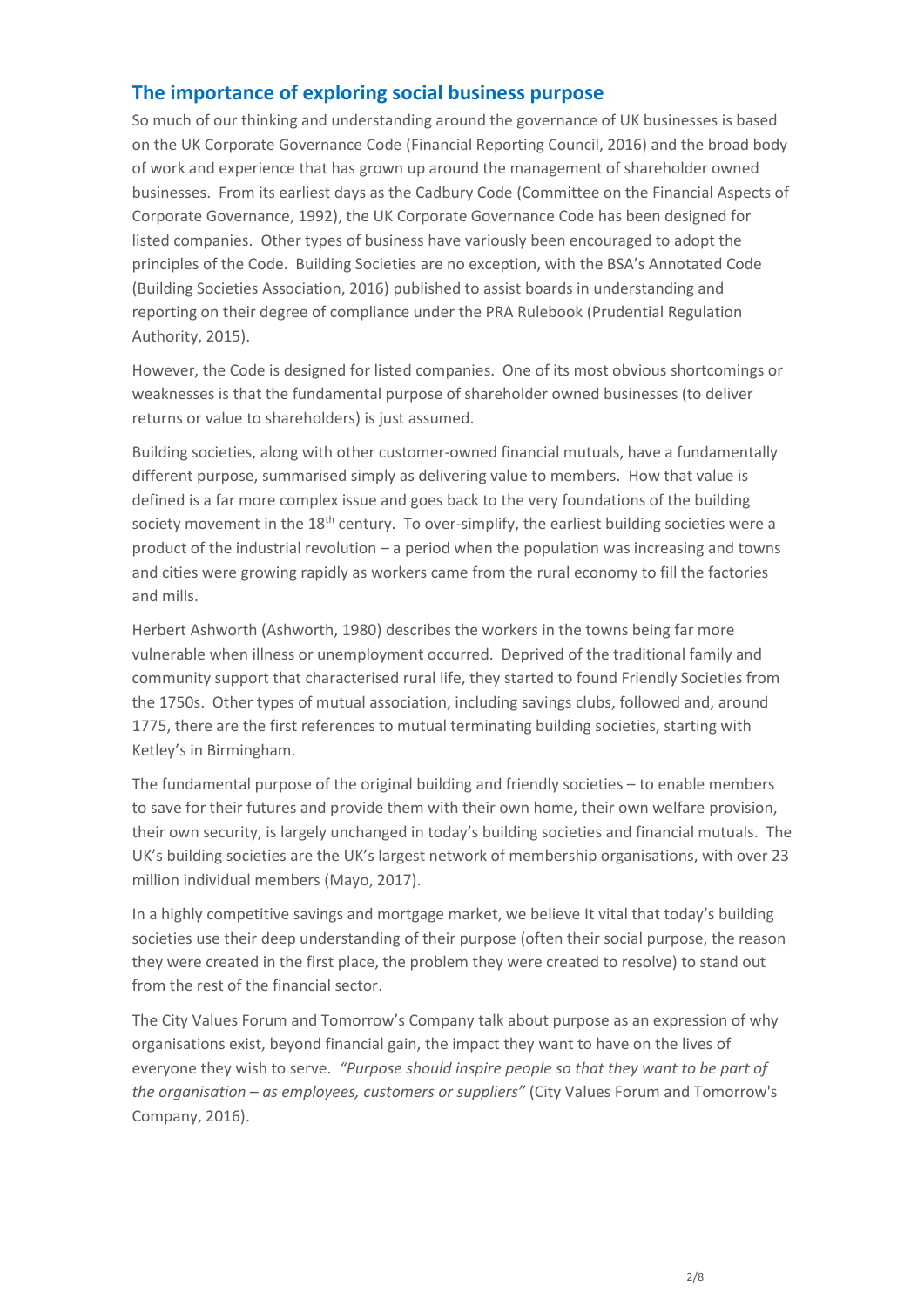That deep understanding provides a powerful guide or framework for successive leadership teams, continually developing the organisation to meet the demands and challenges of a rapidly changing world, whilst remaining true to the founding principles.

It also provides a clear point of distinction in a crowded market place. The better building society boards and management teams understand why their organisations are here, the clearer they will be about their strategic direction and how they respond to the opportunities and challenges that come their way. In short, the better the judgements and decisions that boards and management teams will make.

This is not about living in the past. It is about each building society looking back to its own foundations (and that of similar businesses) as a source of inspiration for how they do business today, how they define their objectives, and how they stand apart from the rest of the banking and financial services sector - for the right reasons.

### **Stewardship and member value versus shareholder value**

*"Remember that you did not inherit the earth – but are merely custodians for your children and grandchildren." North American Indian saying*

Let's start with the profit motive. Building societies are "for profit" organisations. Profit is a good thing. It is the means by which mutual businesses build capital to support more lending. However, societies are profit optimising organisations, rather than maximising, and perhaps can claim a greater focus than some other businesses on how they make their money.

There is a long-running debate in the building society sector about the idea of the mutual dividend – how much societies give back to members, and how they do that. For example, in its 2017 Annual Report, Nationwide Building Society quantified the amount of profit (£505m) that it had decided to give back to its members through saving and mortgage rates (Nationwide Building Society, 2017).

This is a specific example of an equation that the BSA often discusses with its members: if a properly functioning and profitable bank distributes roughly 30% of its post-tax profits to shareholders in the form of dividends, what do building societies and credit unions do with their equivalent profits?

Research by Casu and Gall (Casu & Gall, 2016) importantly confirms that building societies are as efficient as banks, making the starting point for the discussion valid. Broadly, it can be argued that building societies apply the mutual dividend in three ways:

- Some might be returned to the members through rates per the Nationwide Building Society example;
- Some might be retained by the business to add to reserves, recognising the difficulties mutual organisations face in raising supplementary capital and the need, therefore, to adopt conservative capital policies; and
- Some might be invested in the organisation's community as an integral part of its strategy  $$ and increasingly this is being seen as including local branch networks.

Following on from that, let us think about the co-operative principle of indivisible reserves. The building society is owned by its members, but no individual member has the right to call on their share of accumulated reserves. The philosophical rationale behind indivisible reserves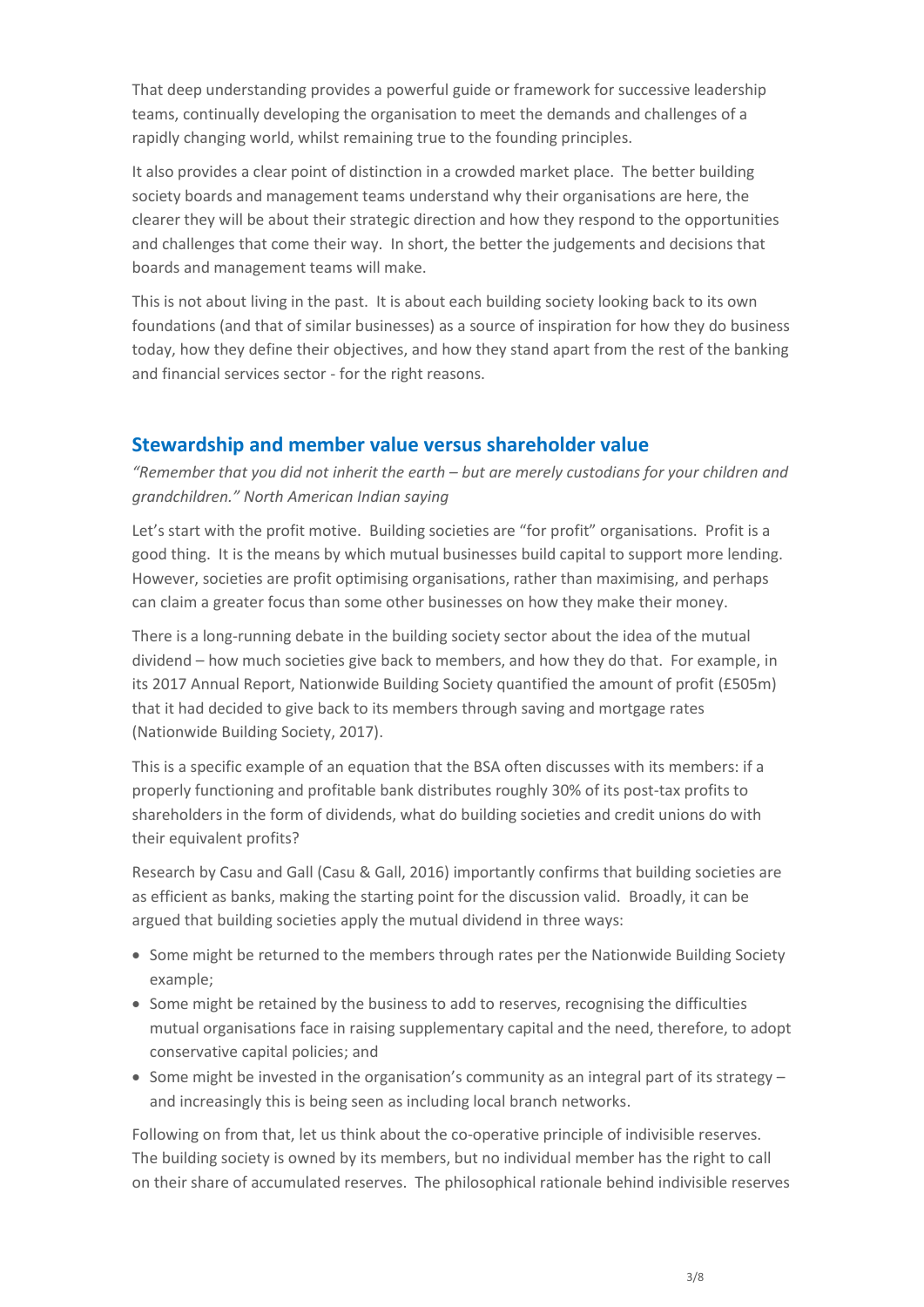is that a co-operative is seen as an inter-generational enterprise. The reserves accumulated by former members do not legitimately belong to present members only, and the reserves accumulated by the present members are also not exclusively their property, but are an investment in future members as well (Roelants, 2012).

This was a principle trounced by the demutualisations of the 1990s. The members of the day took the accumulated profits from previous generations – the endowments if you like – for themselves.

The justification at the time was that the building societies had become fat and complacent; that their accumulated capital could be put to better and far more effective use in the plc world. This was fundamentally, and perhaps wilfully, to misunderstand the different nature of mutual businesses. None of the demutualised building societies have survived as independent banks.

And that brings us to the particular question of stewardship for the financial mutuals – the opportunities and challenges that mutuals rather than shareholder structures provide. The singularity of purpose – to pass the organisation on in a better state than you found it, fulfilling our social purpose for the current generation while laying the foundations for a strong and vibrant future.

Kay suggests that traditionally there may not have been a great difference between the shareholder owned corporation run for the long term and the co-operative or mutual business. But the rise of "financialisation" since the 1980s has created a whole series of new pressures on corporations to maximise value in the short term, in conflict with and at the expense of long term stewardship (Kay, 2015). The absence short term activist shareholders in the mutual world enables building societies and others to continue to pursue inter-generational strategies.

One of the biggest challenges for all mutual boards, then, is balancing the needs of the current generation of members through rates and dividends while building the strength, capacity and resilience of the organisation for future generations. How do you get that balance right? What are the judgements you have to make? How do you know (or even draw comfort) that you are getting it about right? What does right look like?

### **Customers as owners**

One member, one vote is a fundamental tenet of the co-operative and mutual movements, stemming from the second Rochdale Principle:

*"Co-operatives are democratic organisations controlled by their members, who actively participate in setting their policies and making decisions. Men and women serving as elected representatives are accountable to the membership."*

There is a commonly held view that today's customers of building societies have no concept of mutuality, no concept that they are members of the building society and what that means. This is particularly the case with savings members who come via the internet rather than in branch, and the 70-80% of mortgage customers who come via intermediaries. The £85,000 deposit protection provided automatically under the Financial Services Compensation Scheme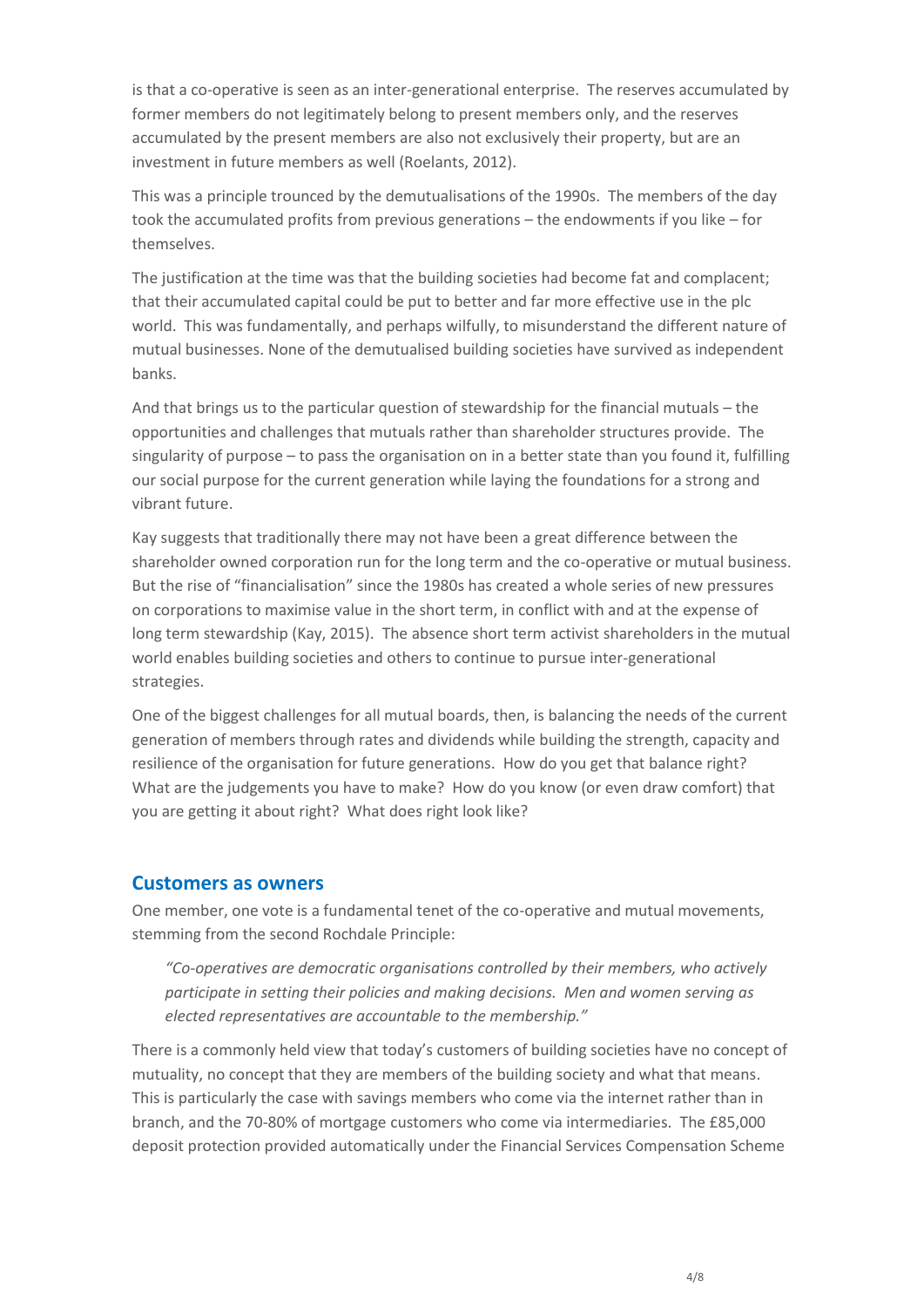removes most of the skin in the game for savers – they experience little or no moral hazard. Borrowers often just want the cheapest deal.

It is pleasing to see a number of building societies, most notably Nationwide Building Society, because of its sheer size, leading a drive to raise the profile of building societies as customer owned mutuals and clearly distinctive from shareholder owned banks.

Nonetheless, the general lack of awareness among members that they are members plays out further in the inherent weaknesses of the one member: one vote system as an effective form of control of the business and the management by the members. This themes is dealt with in more detail elsewhere (Excellent and distinctive governance in building societies, Brian Morris & John Heaps), but places a very real responsibility on the board to demonstrate a high level of self-accountability to the membership; to seek out and engage members actively in the affairs and development of the society; and to think consistently and deeply about delivering tangible member value.

# **Strengths and weaknesses**

We have talked about the advantages of the mutual model, especially the ability to play the long-only game. We turn now to some of the major challenges. Llewellyn and Holmes (Llewellyn & Holmes, 1997) identified three common criticisms of the mutual form of business:

- 1. The objectives of a mutual are difficult to define, and are ambiguous;
- 2. There is a serious corporate governance deficit in that the wide dispersion of ownership rights means that management is insufficiently accountable to owners, and the monitoring of management is weak; and
- 3. The absence of tradeable ownership rights means that the management of mutuals is not subject to the discipline of the capital market through the signal effects of share price movements, and the market in corporate ownership and control.

The first two of these points have been addressed in the preceding paragraphs. The third is about complacency risk - Boards and Management Teams becoming rather too comfortable with life, particularly in benign trading environments.

Many openly recognise that it has been possible in the past to get away with doing a pretty average job for a long time with little danger of being found out. The absence of activist shareholders breathing down your neck is a virtue for the sector in many ways, but demands the boards find other ways to ensure that they and their executive teams are kept on their toes. This challenge can be characterised in one regard as delivering steady organic growth (8- 10%) year in and year out with real energy and vigour in good times; and of refusing to accept lame excuses and explanations that it will all come right given more time, that market conditions are challenging, that regulators are constraining the business. And in genuinely hard times such as the 2008 financial crisis, hunkering down and riding out the storm.

It takes a certain type of individual who is excited by the steady organic growth model; who takes real satisfaction from seeing the business double in size every 10-12 years; who knows when to strive for growth, and when to back off; who avoids chasing the peaks of the market.

A 2016 survey by Independent Audit highlighted the very significant influence that the CEO and senior management of a building society have on the firm's culture, and the key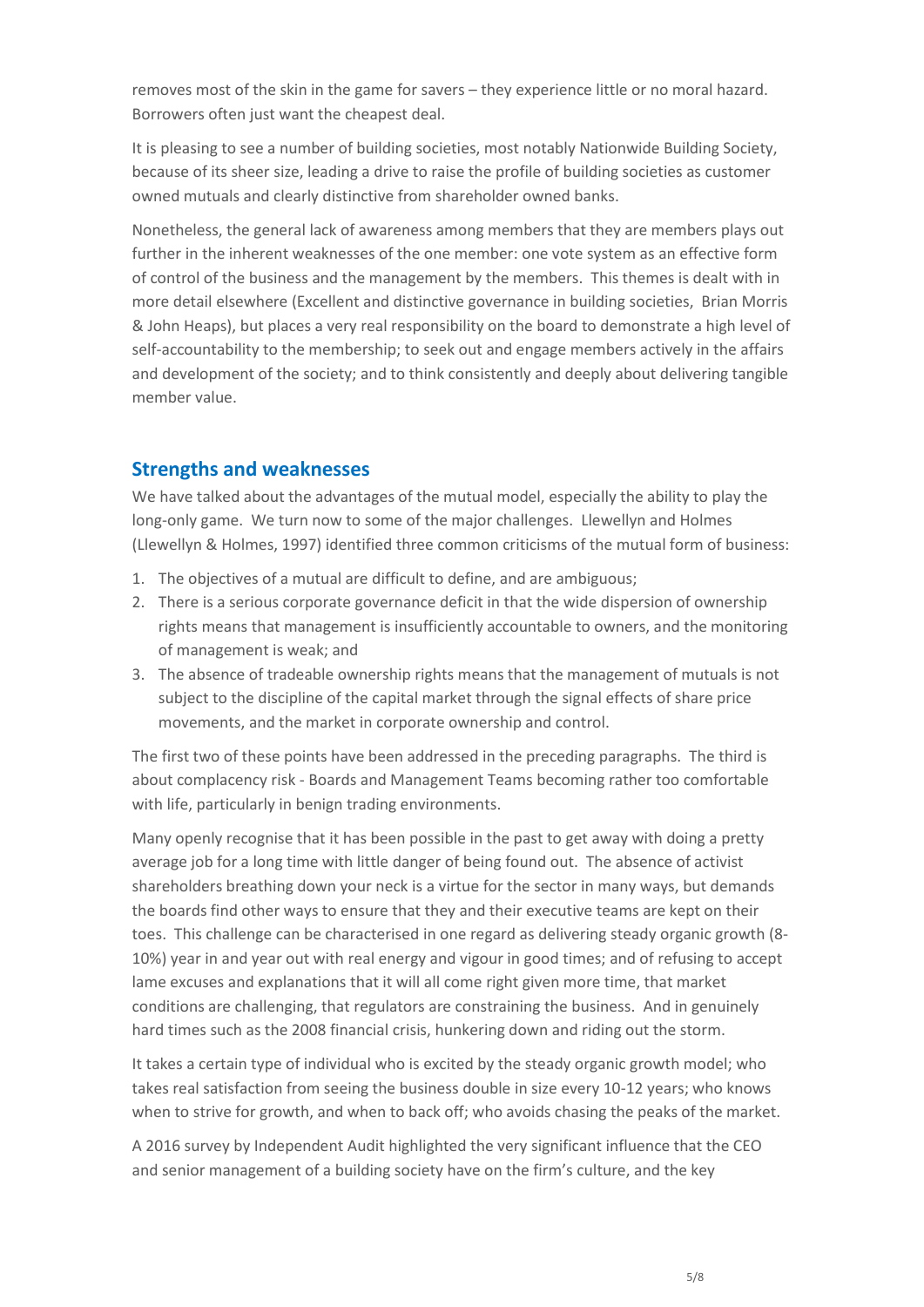responsibility of the Board, therefore, to appoint the right individuals to these senior roles (Independent Audit, 2016).

# **CEO engagement with board and Chairman**

"*The secret of good governance in co-operatives is to take it seriously, to invest in it, learn how to do it, and over time to test, prove and improve governance and business performance."* (Birchall, 2014)

Since the 2008 financial crisis, building society boards have been through a period of significant change, in many cases strongly encouraged by the Prudential Regulation Authority. Very longserving NEDs have retired; priority in recruiting new directors has been focused on strengthening financial services and risk management expertise around the board table; and more frequent rotation has become the norm, usually based on a 6-9 year maximum term.

The BSA / Odgers Berndtson 2015 report on Building Society Governance (Building Societies Association and Odgers Berndston, 2015) stated that the relationship between Chair and CEO is seen as key: it should be constructive but not too close, with well-defined clearly delineated roles for each. The report goes on to talk about the need to encourage constructive challenge. But there was a feeling among board members that regulators' obsession with the need for NED challenge may have gone too far – that some NEDs were feeling compelled to challenge even on matters where they felt there was no need.

Two years on and ten years on from the beginning of the financial crisis, there is a sense that building society boards have come to terms with the new operating environment. The challenges are better understood, including:

- New CEOs, new boards, shorter tenures, many coming from outside the sector, bringing new perspectives and fresh thinking, but some without mutual business experience
- Boards seeking to ensure sufficient time for business strategy and future development in the face of heavy regulatory and compliance demands
- The importance of NEDs remaining non-executive.

One essential constant that remains unchanged is that *"good boards are created by good chairmen"* and that an essential role of the chairman is to develop productive working relationships with all executive directors, and the CEO in particular, providing support and advice while respecting executive responsibility (Financial Reporting Council, 2011).

The pressure for governance transformation in recent years emphasises the importance of the strength of the organisation and organisational culture that sees the business through such a rate of senior management change whilst remaining true to its purpose and values.

Whilst many new executive and non-executive directors have spent earlier parts of their careers in the building society and mutual world, many have not. The process for introducing new board members who do not have a deep understanding of the mutual purpose of the firm becomes critical. The chairman and CEO have, in our view, a particular responsibility here – to encourage challenging and innovate thinking from all board members, new and established, whilst ensuring that the whole board have a proper understanding of the dynamics of a mutual business.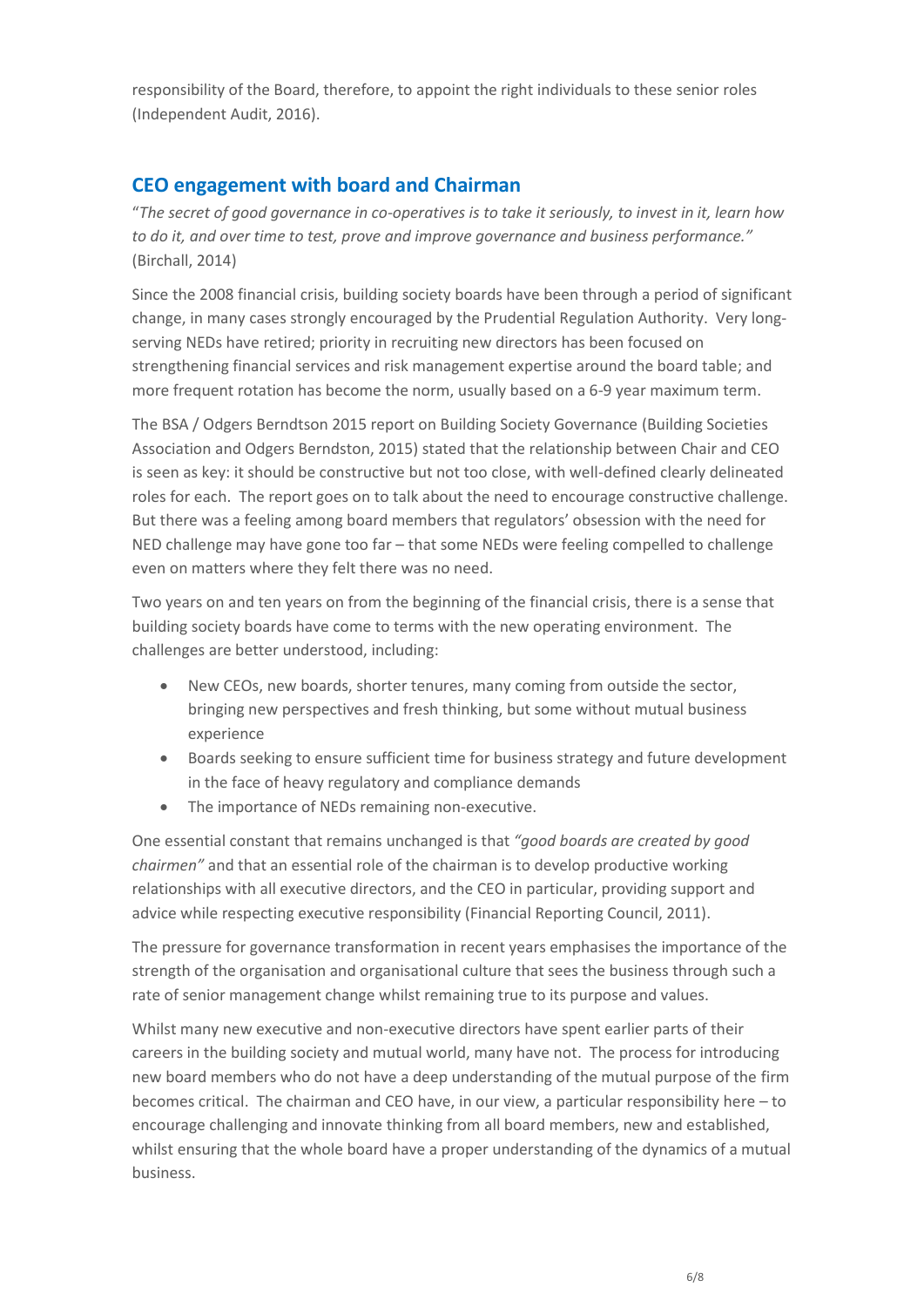Given the critical importance of CEO appointments, the same is true when boards appoint new leaders for their societies. Dan Ciampa (Ciampa, 2016 (December)) states that a third to a half of new CEOs fail within their first eighteen month and highlights that the journey does not end with the handshake sealing the appointment. Whilst the historic failure rate among new building society CEOs is considerably lower, it is still vital during the early weeks and months for both the new CEO and individual board members, most importantly the chairman, to reach out to each other to ensure that the formal induction process follows through into a much longer transition period as both the organisation and the new appointee get the proper measure of each other.

Relationships firmly established in the early days of a new appointment, executive or nonexecutive, lay the foundation of trust and respect that is so important to the proper function of board.

**For more information please contact: [Robin.Fieth@bsa.org.uk](mailto:Robin.Fieth@bsa.org.uk)**